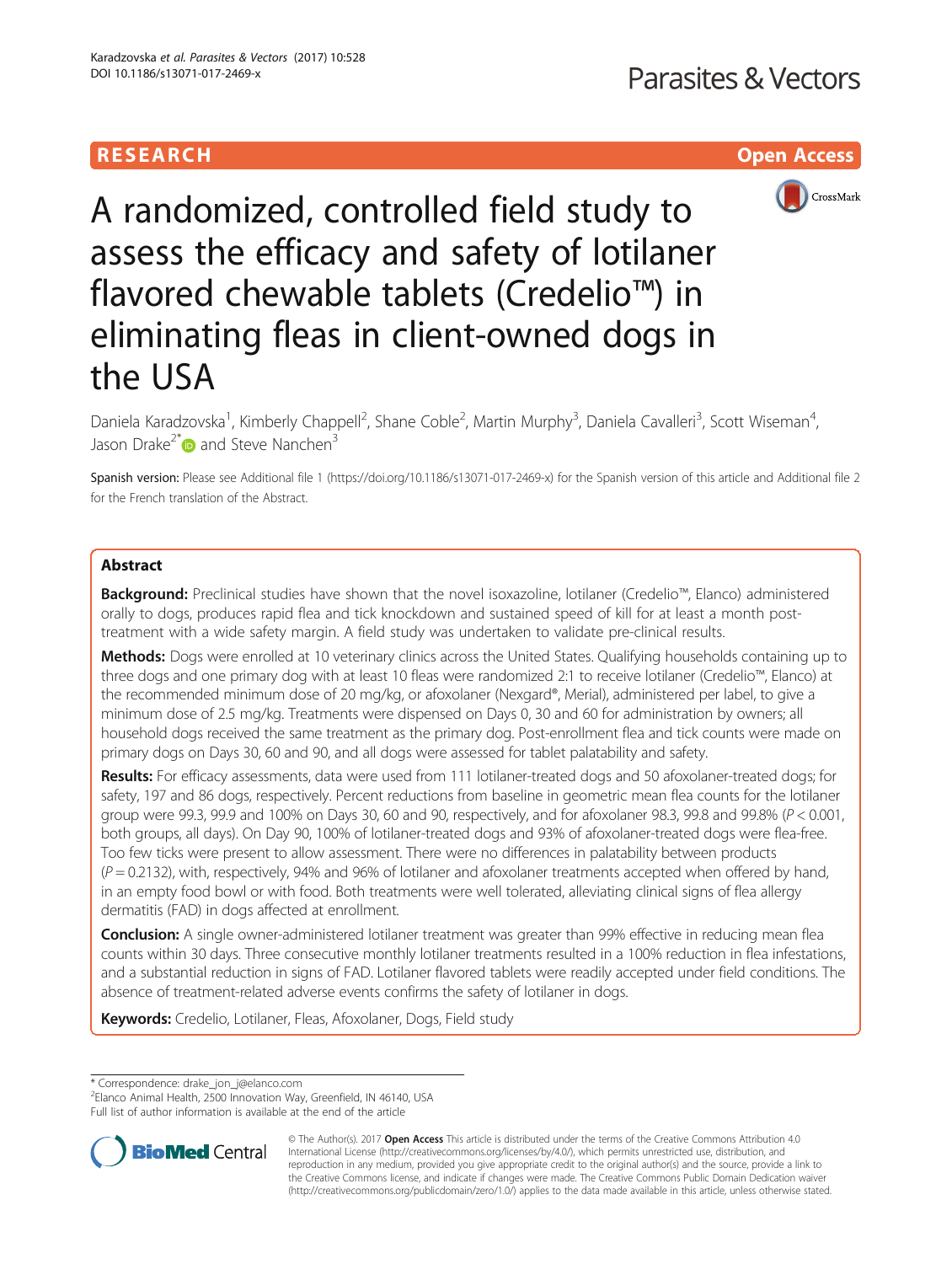# Background

Pruritus is a common outcome of flea infestations in dogs, and can progress to alopecia and more severe dermatological conditions, including flea allergy dermatitis (FAD) [\[1](#page-8-0)]. In some dogs, the injection of flea saliva as the parasite feeds can lead to an overall increase in antigenic load and result in atopic flares in susceptible dogs [[2\]](#page-8-0). Fleas have been shown to be vectors of zoonotic diseases, such as those caused by Rickettsia spp. and Bartonella spp., and are intermediate hosts of the tapeworm Dipylidium caninum which can develop into adult stages in children who ingest infected fleas [\[3](#page-8-0), [4\]](#page-8-0). In uncontrolled flea infestations, contamination of household premises can also lead to flea bite problems in exposed humans [\[4](#page-8-0)].

The female flea is a prolific egg layer, and under laboratory conditions has been shown to begin egg laying within 24 to 36 h of finding a host, and then to lay as many as 50 eggs per day, with daily egg production continuing over a life-time of more than 100 days [[5\]](#page-8-0). Flea eggs falling from a host animal then provide potential for an enormous increase in immature life-cycle stages in the environment. In the absence of effective treatments these stages continue to develop to present an increasing flea challenge. Use of environmental pesticides to eliminate flea populations from a household may not be effective, and also risks exposure of house-hold inhabitants to the pesticide [\[6](#page-8-0)]. It is therefore important that infested animals be treated with products that eliminate existing flea burdens and provide protection against post-treatment challenges from a contaminated environment.

The novel isoxazoline, lotilaner, provides veterinarians and their clients with a fast-acting and lasting effective measure to control canine flea and tick infestations. In safety and efficacy studies lotilaner was shown to be well tolerated, including in a study in which doses of up to 215 mg/kg, 1 day per month (each daily dose more than 10 times the minimum recommended dose) over 3 months were administered to puppies that were 8 weeks old at the initial treatment [\[7](#page-8-0)–[11](#page-8-0)]. In laboratory studies, lotilaner was shown to begin killing fleas and ticks within 4 h after treatment [\[8](#page-8-0), [9\]](#page-8-0). Efficacy against fleas and ticks was then sustained through 35 days after treatment, indicating that monthly use of lotilaner will be effective in causing the depletion of flea life-cycle stages from a dog's environment [\[10](#page-8-0), [11](#page-8-0)].

A field study was designed to confirm the results of the pre-clinical development studies. The primary objective of the study was to evaluate the efficacy and safety of lotilaner flavored chewable tablets administered orally by dog owners at a targeted minimum dose rate of 20 mg/kg for the treatment and control of flea infestations. Secondary objectives were to assess the presence and persistence of the clinical signs associated with FAD (pruritus, erythema, scaling, papules, alopecia, and dermatitis/pyodermatitis), to evaluate the acceptance of the formulation, and in the event of a tick infestation, to evaluate activity against ticks on naturally infested dogs.

## **Methods**

This was a randomized, double-blind, positive controlled field study with dogs enrolled at veterinary practices across the United States. The protocol was prepared in compliance with the World Association for the Advancement of Veterinary Parasitology (WAAVP) guidelines for evaluating the efficacy of parasiticides for the treatment, prevention and control of flea and tick infestation on dogs and cats [\[12\]](#page-8-0). The study was conducted and documented in accordance with US Code of Federal Regulations, Title 21, Part 511, Section 511.1, New Animal Drugs for Investigational Use Exempt from Section  $512(a)$  of the Act (April 2013) and the United States Food and Drug Administration - Center for Veterinary Medicine (FDA/CVM) Guidance for Industry 85, International Co-operation on Harmonisation of Technical Requirements for Registration of Veterinary Products (VICH) GL9, Good Clinical Practice (May 2001).

### Animals and households

For enrollment into the study, a household was required to contain at least one and no more than three dogs, all of which had to be at least 8 weeks of age, weigh at least two kilograms, and be clinically healthy or have minor ailments judged not to interfere with the study. Dogs with chronic diseases (i.e. diabetes, hypothyroidism, osteoarthritis) considered to be stable or controlled were eligible for inclusion. At least one dog in the household was required to have at least 10 fleas.

Households were excluded for the following reasons: if they contained dogs that were intended for breeding, or that were pregnant or lactating; if there had been any environmental flea treatment in the 3 months prior to the study. A household would also be excluded if it contained dogs on concurrent treatment likely to interfere with the conduct or interpretation of study results (e.g. treatment with another ectoparasiticide preparation). The minimum time of withdrawal for such treatments corresponded to the efficacy duration given on the label. If the product applied was not clearly identified, the minimum time of withdrawal was 4 weeks. If the treatment applied was a collar, the minimum time of withdrawal was 2 weeks prior to study participation. To avoid any potentially confounding factors that might have impacted on the Day 0 flea counts, there was an exclusion for bathing/shampooing study dogs within 48 h prior to treatment.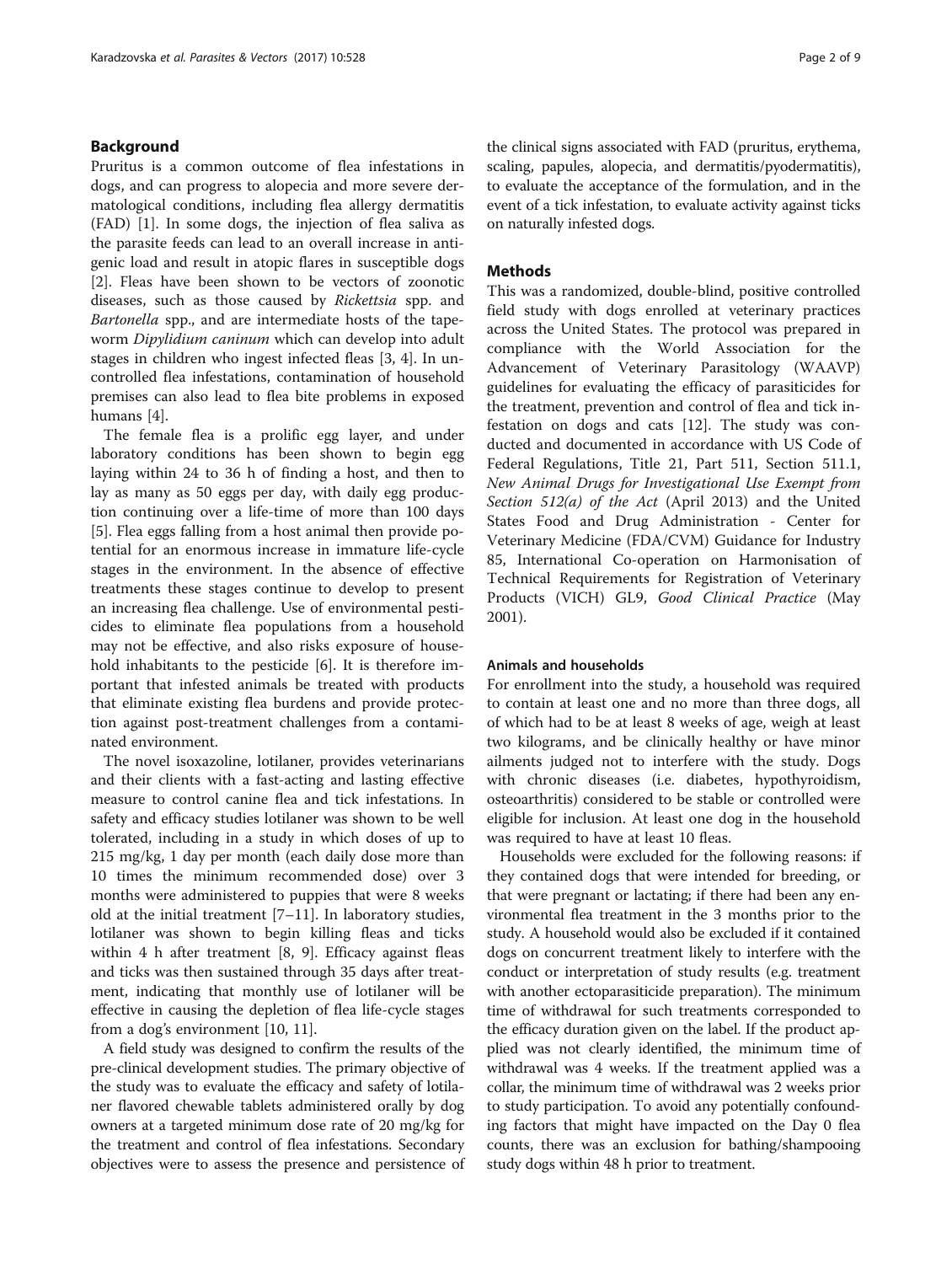Other than for that pretreatment restriction, or use of any product active against fleas and/or ticks, there were no restrictions on wetting or bathing and no restrictions on the presence of non-canine household pets. There was no stipulation on whether dogs were kept indoors or outdoors. Cats in any study household were treated once monthly for the duration of the study with a commercially available monthly flea adulticide that was dispensed by the clinic at the time of dispensing study treatments.

The experimental unit was the primary dog in each household. If more than one dog in a household met all inclusion criteria, including a burden of at least 10 fleas, the first dog in terms of alphabetical order of each qualifying dog's name was selected as the primary household dog. All dogs in the household receiving treatment and returning for at least one follow-up visit were included in the safety analyses. The dogs were client-owned and therefore were fed, housed and managed by their owners. Standard veterinary procedures were followed at each clinic. The owner was required to maintain study dogs on the same diet throughout the study.

Dogs could be withdrawn from the study at the discretion of the investigator, if an owner withdrew consent, or for any adverse event that required stopping study treatment or observations. Other reasons for withdrawal included administration of any protocol-forbidden concomitant treatment, lack of efficacy of either product, loss of the household to follow-up, and deviations from the protocol that might have compromised the integrity of the study.

### Enrollment

At each clinic, study dogs were weighed, and received a thorough physical examination including body condition scoring and, for any dog with at least 10 fleas, assessments of the signs of FAD. Blood was collected from all study dogs for hematology and blood chemistry testing, and urine was collected for urinalysis, as a baseline assessment of general health. All dogs were combed for flea and tick counts. When all dogs in a household were found to be eligible, with at least one dog with 10 or more fleas, the household was enrolled into the study. Within each clinic, primary dogs were then blocked into threes on order of household enrollment and randomly allocated to a treatment group in a 2:1 ratio of lotilaner to afoxolaner. Other household dogs, to a maximum of two supplementary dogs per household, were to receive the same treatments according to the same schedule as primary household dogs. Supplementary dogs were not assessed at subsequent visits for flea and tick counts, but were assessed for FAD if their flea count at the enrollment visit was at least 10, and if clinical signs of FAD were present at the enrollment visit. No further FAD assessments were made after Day 0 if there were no signs of FAD at the enrollment visit. The study targeted enrollment of 100 lotilaner primary dogs and 50 afoxolaner primary dogs.

### **Treatments**

Treatments dispensed to owners for administration at home were:

- (i) Lotilaner (Credelio™, Elanco, Greenfield, IN, USA) available to each clinic for dispensing in four tablet sizes: 56.25 mg, 112.5 mg, 225 mg and 450 mg, to be administered on the basis of each household dog's body weight at the recommended minimum dose rate of 20 mg/kg.
- (ii)Afoxolaner (Nexgard®, Merial, Duluth, GA, USA) available to each clinic for dispensing in four tablet sizes: 11.3 mg, 28.3 mg, 68 mg and 136 mg, to be administered administered per label, to give a minimum dose of 2.5 mg/kg.

In each clinic, the examining veterinarian conducting the general physical examination, and assessing FAD and body condition score was blinded to treatments. The person(s) dispensing study treatments to owners was responsible for treatment group allocation, training the owner on treatment of the animals, and drug accountability. No treatment-related information was disclosed to the examining veterinarian (and/or trained designees), and the records were maintained separately from the examining veterinarian's records. Blinding labels were placed on individualized blisters such that the label obscured any existing text on the blister so that the owners would remain blinded to treatment. At the initial visit and at the second and third visits, the dispenser in each clinic provided the appropriate number of tablets for each household dog to be treated once on each of Days 0, 30  $(\pm 2)$ , and 60  $(\pm 2)$ . Owners were instructed to feed their dogs within approximately 30 min prior to treatment.

Each dog's owner was instructed to initially offer the tablet by hand for approximately 90 s. If the dog did not accept and consume the tablet from the hand, the tablet was to be placed in the dog's empty bowl for approximately 90 s. If the dog still did not eat the tablet, it was to be offered with a small amount of food for approximately 90 s. If this was not successful, the owner was to administer the tablet directly into the dog's mouth, on the back of the tongue, and then to encourage the dog to swallow. If the tablet was vomited within 60 min of administration, the owner was instructed to contact the investigator so that a replacement could be provided.

Concomitant treatments were allowed as long as they did not interfere with the objectives of the study. Some concomitant medications, such as corticosteroids, antihistamines, and antibiotics given for FAD signs, required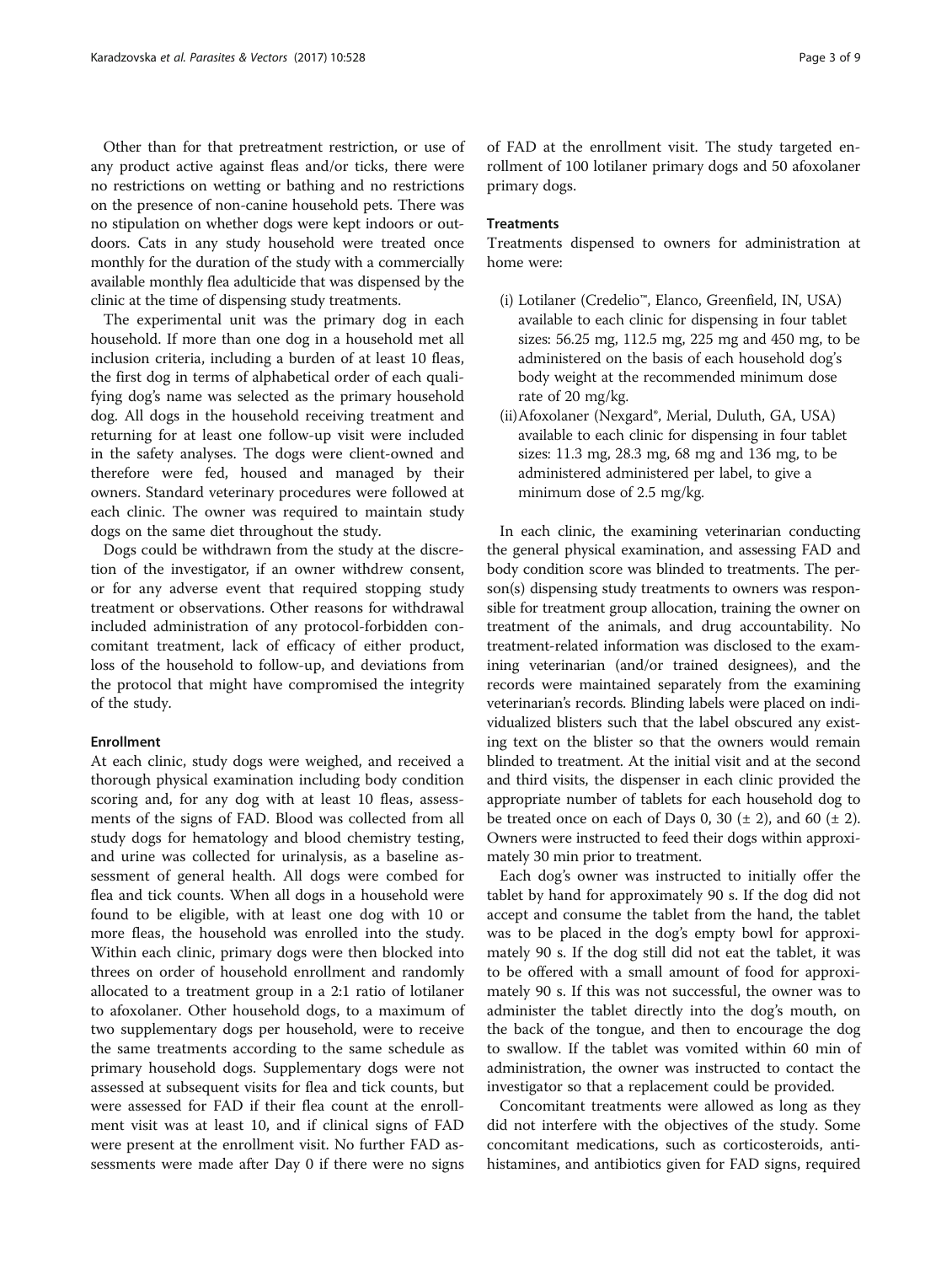exclusion of the FAD assessment data. Routinely administered/dispensed products such as vaccinations, heartworm preventives, intestinal parasiticides or nutritional supplements were acceptable.

# Flea and tick counting and assessment of flea allergy dermatitis

Flea comb counts were performed on Days 0, 30, 60 and 90 for the primary dog in each household. At each visit, the number of ticks found during combing was also recorded. Fleas and ticks were counted manually by combing the entire body of each dog for approximately 20 min using a fine-toothed flea comb. At the initial visit, if fewer than 10 fleas were counted within the initial 5 min of combing, the counting was stopped. Infestations of greater than 250 fleas were recorded as > 250, and for such heavily infested dogs, the value of 251 was used for analysis. Fleas that were combed out were disposed of and not returned to any dog.

The examining veterinarian also assessed each study dog with a flea count of at least 10, on Day 0 and  $(\pm 2$  days of ) Days 30, 60 and 90 for signs of FAD, classifying each sign (pruritus, papules, erythema, alopecia, scaling, dermatitis/pyodermatitis) as Absent, Mild, Moderate, or Severe. Where possible the same veterinarian completed each follow-up assessment for each primary and supplementary dog in which any sign of FAD was present at the enrollment visit. For dogs with no clinical signs associated with FAD on Day 0, no additional FAD assessments were conducted on Days 30, 60 and 90, but the subsequent appearance of such signs was recorded as an adverse event.

### Assessments and statistics

The efficacy of each treatment in the control of flea infestation was assessed by comparing baseline flea counts on Day 0 with those at 30, 60 and 90 days after the enrollment visit. Efficacy was determined on the basis of the percent reduction in live adult flea counts from pre- to post-dosing within each treatment group. Percent efficacy at each counting time point after dosing was calculated as follows:

Percent efficacy  $= ([MB - MA]/MB) \times 100,$ 

where MB is the mean flea count prior to dosing (Day 0) and MA is the mean flea count post-dosing (Day 30, 60 and 90).

Calculations were completed using geometric means for efficacy determination, and arithmetic means were also calculated. Calculation of geometric means involved taking the logarithm of the flea count of each dog. If any of the flea counts were equal to zero, a one was added to the count for every animal in the group and then subtracted from the resultant mean prior to calculating percent efficacy.

For each treatment group, the log-transformed flea (count +1) data were analyzed from pre- to postdosing (SAS procedure PROC MIXED) to determine if a statistically significant flea count reduction from baseline occurred at each time point. The model included a fixed effect Paired which was defined as an indicator variable (0, 1; to represent pre- and postdosing counts), and also included the random effects of Site. Separate models were fitted for each of Days 30, 60 and 90 compared to Day 0. Either treatment was considered to be effective at each time point if the following criteria were met: (i) The animals were adequately infested with fleas prior to dosing  $(≥ 10$ fleas); (ii) The calculated efficacy at the time point was  $\ge$ 90%; (iii) There was a statistically significant decrease at a 2-sided 0.05 level of significance  $(P < 0.05)$  in pre- to post-dosing flea counts at the time point.

This study was designed to meet regulatory requirements, and between-group comparisons were not a study objective. However, treatment group comparisons were completed at each time point with respect to flea count and the proportion of dogs free of fleas. Separate models were fitted for each of Days 30, 60 and 90. To compare the flea counts, the log transformed flea (count +1) data were analyzed (SAS procedure PROC MIXED) with treatment group and baseline flea count as fixed effects and site as a random effect. The proportion of dogs with zero fleas was compared between the two treatment groups using Fisher's exact test.

A total FAD score was calculated for each animal at each time point as the sum of the clinical sign scores (pruritus, erythema, scaling, papules, alopecia, dermatitis/pyodermatitis scores). and was evaluated over time using SAS procedure PROC MIXED. Differences within a treatment group over time were determined through the LSMEANS statement.

For assessment of the relative palatability of each study product, a repeated measures generalized linear mixed model was fitted. The model utilized a binomial response distribution and logit link function. Tablet palatability (accept/not accept) was the response variable. Treatment group, study day (Day 0, 30, 60) and treatment group by study day interaction were fixed effects. Since each dog was dosed multiple times the correlation between successive observations on the same dog was incorporated into the model. The treatment group main effect was used to test the null hypothesis of no difference in the acceptance rate of the tablets across the entire duration of the study between the treatment groups. Confidence intervals for the acceptance rate in each group were also calculated.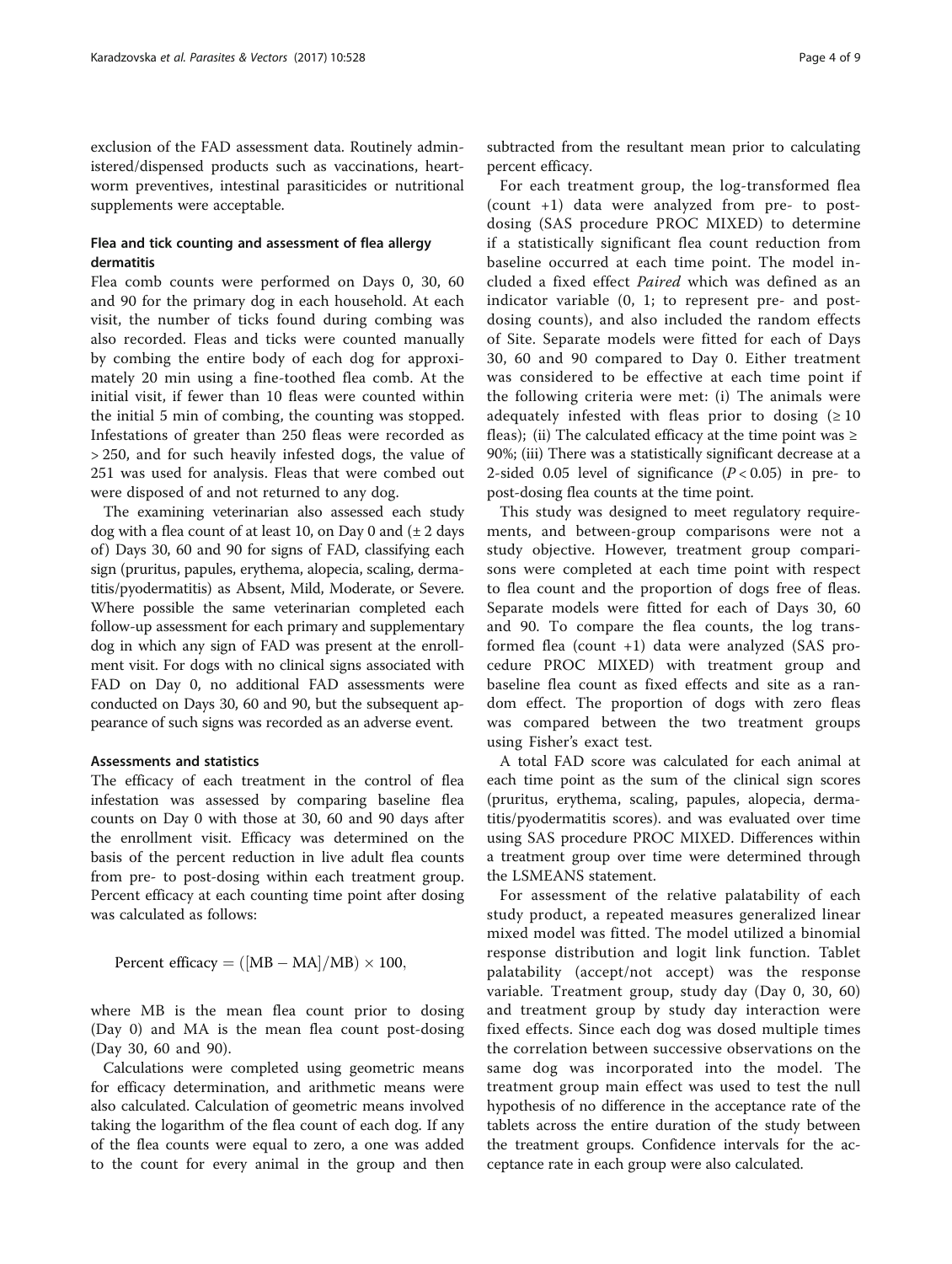## **Translations**

Spanish translation of the article is available in Additional file [1](#page-7-0). French translation of the Abstract is available in Additional file [2](#page-7-0).

# Results

From July to December, 2014, 122 primary dogs were enrolled in the lotilaner group (214 in total including supplementary household dogs) and 58 primary dogs in the afoxolaner group (98 dogs in total) at 10 small animal veterinary clinics throughout the United States (one clinic in each of California, Florida, Georgia, Louisiana, Michigan, Missouri, Oregon, Pennsylvania, South Carolina and Texas). For the safety population, defined as enrolled dogs which received at least one study treatment and returned for at least one post-treatment visit, there were 197 and 86 dogs in the lotilaner and afoxolaner groups, respectively. The mean age of dogs in the safety population of both groups was approximately 5.5 years (Table 1). There was a similar distribution of age groupings, and approximately 82% of dogs in each group were older than 12 months. The minimum ages were 2 months in the lotilaner group and 3 months in the afoxolaner group, and minimum weights were 2.0 kg and 2.2 kg, respectively. The sex and neuter status of enrolled dogs was similar in both groups, as was the distribution of single and multiple dog households. Purebred dogs comprised 53.8% of dogs enrolled into the lotilaner

Table 1 Demographics of enrolled dogs and distribution of numbers of dogs in each household. Numbers based on safety population of study dogs, defined as enrolled dogs which received at least one study treatment and returned for at least one post-treatment visit

|                                 |                   | Lotilaner (n<br>$= 197$ | Afoxolaner<br>$(n = 86)$ |
|---------------------------------|-------------------|-------------------------|--------------------------|
| Age (years)                     | Mean $\pm$<br>SD  | $5.6 + 4.0$             | $5.5 \pm 3.6$            |
|                                 | Range             | $0.2 - 16.0$            | $0.3 - 15.0$             |
| Weight (kg)                     | Mean +<br>SD      | $16.2 \pm 11.4$         | $18.8 + 13.6$            |
|                                 | Range             | $2.0 - 46.1$            | $2.2 - 65.0$             |
| Sex                             | Female,<br>intact | 25 (12.7%)              | 13 (15.1%)               |
|                                 | Female,<br>spayed | 70 (35.5%)              | 32 (37.2%)               |
|                                 | Male,<br>intact   | 48 (24.4%)              | 15 (17.4%)               |
|                                 | Male,<br>neutered | 54 (27.4%)              | 26 (30.2%)               |
| Distribution of household sizes | 1                 | 54 (46.6%)              | 25 (48.1%)               |
| (number of dogs)                | $\mathfrak{D}$    | 43 (37.1%)              | 20 (38.5%)               |
|                                 | 3                 | 19 (16.4%)              | 7 (13.5%)                |

Abbreviation: SD Standard deviation

group (36 different breeds) and 61.6% of dogs in the afoxolaner group (22 different breeds), with Chihuahuas and Labrador Retrievers the most frequently enrolled breeds in each group.

Of the 312 primary and supplementary dogs that were enrolled, 259 completed the study (179 in lotilanergroup households and 80 in afoxolaner-group households). Of the 312, 53 dogs (35 lotilaner; 18 afoxolaner) were prematurely terminated. For assessments of efficacy, data were used from 111 lotilaner-treated dogs and 50 afoxolaner-treated dogs. The analysis sets and cases excluded were defined in collaboration with FDA-CVM. Reasons for exclusion included loss of follow-up, occurrence of an adverse event that required stopping the observations, withdrawal of owner's consent, and death (one primary dog and one secondary dog died, discussed below).

Both groups showed statistically significant  $(P < 0.001$ ; Table [2](#page-5-0)) reductions in mean flea counts from baseline (pre-treatment, Day 0 visit) to the end of the study. At this point 100% of lotilaner-treated dogs and 93% of afoxolaner-treated dogs were free of fleas (Fig. [1\)](#page-5-0). This difference in proportions of dogs free of fleas between the two treatment groups was statistically significant  $(P = 0.0323$ , table probability = 0.0323) (Table [3](#page-5-0)). The statistical comparison of the treatment groups also showed that there were significantly fewer fleas on dogs in the lotilaner group than in the afoxolaner group on Days 30  $(t_{(143)} = 2.63, P = 0.0095)$  and 90  $(t_{(125)} = 2.37, P = 0.0193)$ . Percent reductions in geometric mean flea counts for the lotilaner group were at least 99% on Days 30, 60 and 90, and for the afoxolaner group were greater than 99% only on Days 60 and 90 (Table [2\)](#page-5-0).

Too few dogs presented with ticks to make any study assessment of efficacy valid. Therefore, there was no analysis of tick counts.

Both study products were well accepted when administered by dog owners. For lotilaner tablets, 94% were accepted when offered by hand, in an empty food bowl or with food. Only 6% of dogs in the lotilaner group and 4% in the afoxolaner group received the tablet directly into the mouth, and 100% of treatments were successfully administered for both groups. There were no significant effects for Treatment group  $(F_{(1,281)} = 1.56, P = 0.2132)$ , Study day  $(F_{(2,524)} = 1.41, P = 0.2458)$  or the interaction between group and study day  $(F_{(2,524)} = 0.01, P = 0.9885)$ . No dogs were reported to have vomited within 1 h of treatment, and no dogs required redosing with either product.

Between Days 0 and 30, 26 (12.1%) lotilaner-group dogs and 19 (19.4%) afoxolaner-group dogs received treatment for FAD and were therefore ineligible for ongoing FAD assessments. There were 55 dogs in the lotilaner group and 29 in the afoxolaner group in which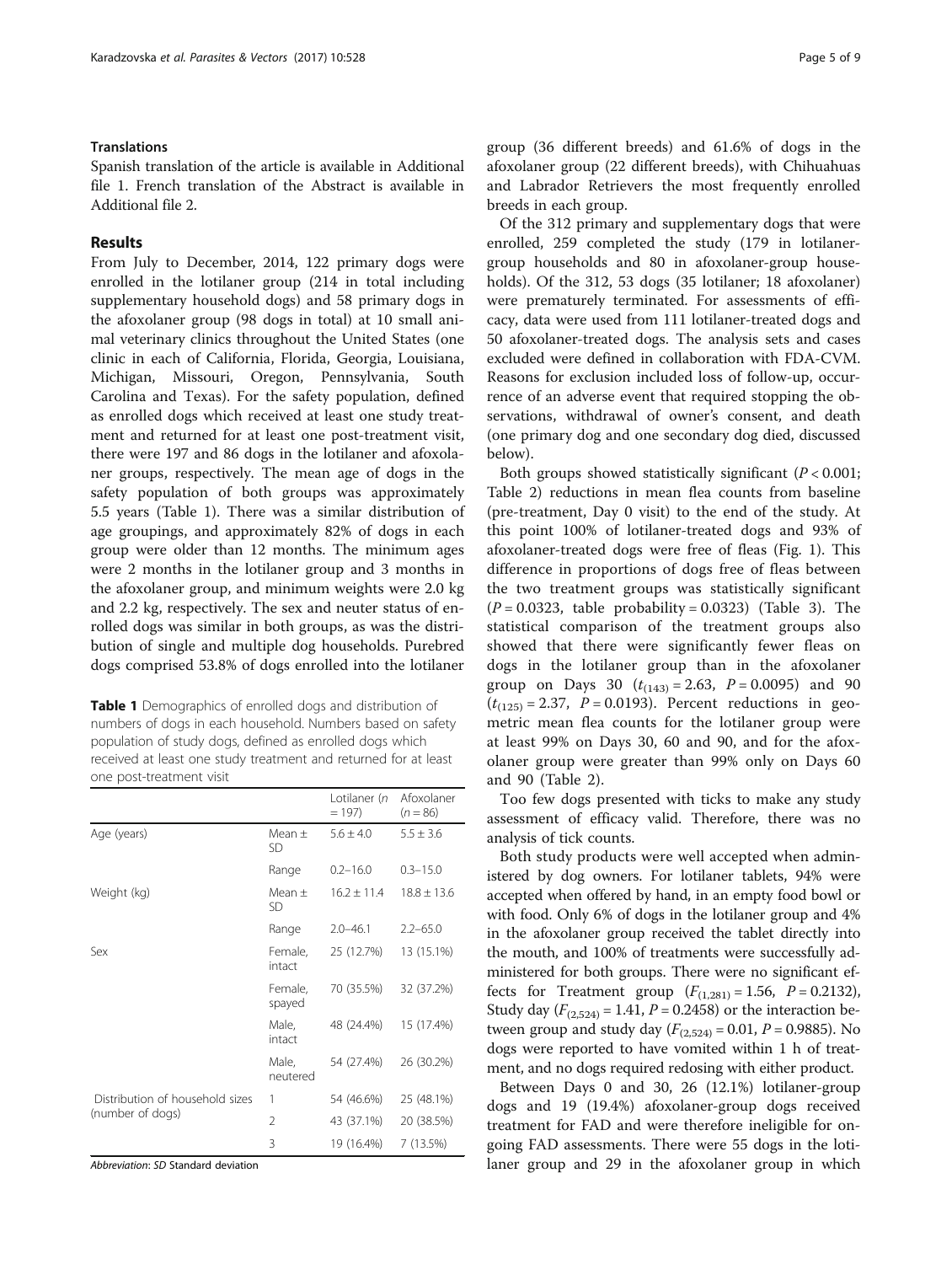<span id="page-5-0"></span>

| Table 2 Flea count data for each treatment group and statistical analysis of flea count reduction from baseline for each treatment group |  |
|------------------------------------------------------------------------------------------------------------------------------------------|--|
|------------------------------------------------------------------------------------------------------------------------------------------|--|

|        |                          | Lotilaner                      | Afoxolaner                    |
|--------|--------------------------|--------------------------------|-------------------------------|
| Day 0  | Arithmetic mean $\pm$ SD | $70.7 \pm 75.0$                | $62.3 \pm 61.8$               |
|        | Range <sup>a</sup>       | $10 - 251$                     | $10 - 251$                    |
|        | Geometric mean           | 42.3                           | 41.8                          |
| Day 30 | Arithmetic mean $\pm$ SD | $0.7 \pm 2.5$                  | $2.3 \pm 5.5$                 |
|        | Range                    | $0 - 20$                       | $0 - 25$                      |
|        | Geometric mean           | 0.3                            | 0.7                           |
|        | % reduction              | 99.3                           | 98.3                          |
|        | Statistical analysis     | $t_{(105)} = 35.50, P < 0.001$ | $t_{(47)} = 21.25, P < 0.001$ |
| Day 60 | Arithmetic mean $\pm$ SD | $0.1 \pm 0.4$                  | $0.3 \pm 1.8$                 |
|        | Range                    | $0 - 3$                        | $0 - 12$                      |
|        | Geometric mean           | 0.0                            | 0.1                           |
|        | % reduction              | 99.9                           | 99.8                          |
|        | Statistical analysis     | $t_{(93)} = 38.19, P < 0.001$  | $t_{(43)} = 28.10, P < 0.001$ |
| Day 90 | Arithmetic mean $\pm$ SD | $0.0 \pm 0.0$                  | $0.1 \pm 0.6$                 |
|        | Range                    | $0 - 0$                        | $0 - 4$                       |
|        | Geometric mean           | 0.0                            | 0.1                           |
|        | % reduction              | 100                            | 99.8                          |
|        | Statistical analysis     | $t_{(173)} = 37.07, P < 0.001$ | $t_{(43)} = 27.49, P < 0.001$ |

Abbreviation: SD standard deviation

 $a$ Any count > 250 was assigned the value 251

clinical signs of FAD (pruritus, papules, erythema, alopecia, scaling, dermatitis/pyodermatitis) were present at baseline and were then followed throughout the study. At baseline, pruritus and erythema were jointly the most prevalent signs of FAD observed in the lotilaner group (41 dogs with each sign, i.e. 33.6% of the primary dogs enrolled), with one dog recorded with severe pruritus. Improvement was seen in 40 of the 41 dogs during the course of the study and by Day 90 the most severe signs were recorded as mild only. Pruritus and erythema were also the most prominent signs in the afoxolaner group,



affecting 24 (41.4%) and 21 (36.2%) dogs on Day 0, respectively. A significant reduction in the overall presence and persistence of FAD signs occurred in both treatment groups by Day 30 (lotilaner  $t_{(129)} = 9.79$ ,  $P < 0.001$ ; afoxolaner  $t_{(131)} = 6.67$ ,  $P < 0.001$ ), when 52 (94.5% of dogs showing signs at baseline) dogs in the lotilaner group and 25 (86.2%) in the afoxolaner group showed improvement. By Day 90, signs of FAD had resolved or improved and remained significantly lower than baseline on Days 60 (lotilaner  $t_{(142)} = 10.46$ ,  $P < 0.001$ ; afoxolaner  $t_{(141)} = 7.98$ ,  $P < 0.001$ ) and 90 (lotilaner  $t_{(142)} = 10.47$ ,  $P < 0.001$ ; afoxolaner  $t_{(141)} = 8.14, P < 0.001$ ).

The percent of lotilaner-group dogs with at least one reported adverse event over the three study periods, Day 0–30, Day 30–60, and Day 60–90, was 10.7, 8.1 and 9.1%, respectively, compared to 16.3, 12.9 and 3.8% in dogs receiving afoxolaner. Across the 3 months of the study, adverse events were observed in 24.4% of lotilaner

Table 3 Statistical analysis comparing treatment groups with respect to geometric mean flea counts and proportion of dogs with zero fleas

| Flea count | Dogs with zero fleas                                                     |  |
|------------|--------------------------------------------------------------------------|--|
|            | Day 30 $t_{(143)} = 2.63$ $P = 0.0095$ Table prob. = 0.0396 $P = 0.1001$ |  |
|            | Day 60 $t_{(127)} = 1.44$ $P = 0.1530$ Table prob. = 0.2493 $P = 0.6795$ |  |
|            | Day 90 $t_{(125)} = 2.37$ $P = 0.0193$ Table prob. = 0.0323 $P = 0.0323$ |  |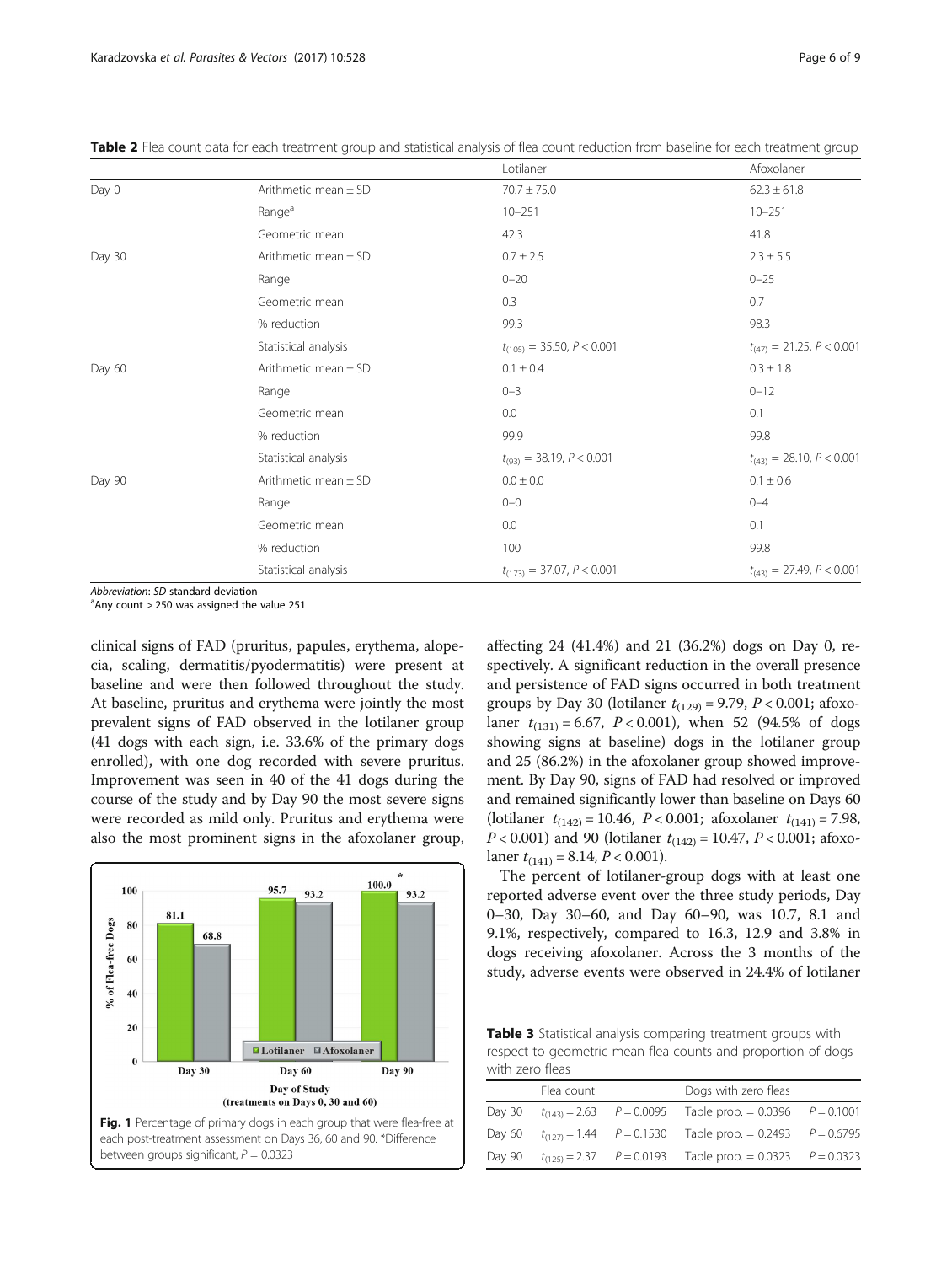group dogs (13.6% of doses administered) and 26.7% of afoxolaner group dogs (16.5% of doses administered). The majority of these events were classified as Skin and Appendages Disorders (primarily linked to dermatitis) observed in 7.1% of lotilaner-treated dogs and 9.3% of afoxolaner-treated dogs. A number of dogs in each group showed isolated events of appetite changes and lethargy, plus some localized edema reported for dogs receiving afoxolaner. Observations of digestive tract disorders, including vomiting and diarrhea, occurred at a low rate in each group, involving 5.1% of dogs treated with lotilaner and 7.0% of those receiving afoxolaner. The incident rate of adverse events, including adverse events involving dermatitis, declined in both groups from Day 0 to the final assessment. There were significant differences in both groups between the baseline and Day 90 study exit indices for several hematology, clinical chemistry and urinalysis parameters. However, all arithmetic means remained within normal ranges, and while some values fell outside the clinical pathology reference ranges, these were not considered clinically relevant by the study investigators.

The primary dog that died was a seven-year-old Yorkshire terrier in the lotilaner group that had radiological signs of cardiomegaly and a diagnosis of chronic obstructive pulmonary disease at enrollment. This dog's condition deteriorated and at post-euthanasia necropsy a malignant splenic histiocytoma was found. The secondary dog that died, also in the lotilaner group, was a 13-yearold Pomeranian that went into respiratory distress midway between the second and scheduled third visits. At enrollment, this dog had severe periodontal disease combined with 3+ proteinuria and elevated blood urea nitrogen/creatinine (BUN/Cr), suggestive of underlying renal disease. The owner reported the dog's death 2 weeks after the report of respiratory distress and no follow-up was possible. Neither of the events in these two dogs was considered to be related to treatment.

In the afoxolaner group, one primary dog, a fiveyear-old border collie/Labrador cross, suffered two mild to moderate convulsions, each approximately 1 month after receiving the scheduled study treatment. This dog remained in the study. The adverse event that resulted in withdrawal of an afoxolaner-treated dog was an incident of lethargy, vomiting and diarrhea from which the dog recovered and which the investigator considered unrelated to treatment. Other serious adverse events that occurred in study dogs included renal and urinary disorders, abscess, and digestive tract disorders (one in each group). The relationship of these disorders to study treatments was considered by the respective investigators to be unknown or unlikely, and none of the withdrawals was attributed to treatment.

A range of concomitant medications was administered to lotilaner-treated dogs, including those disallowed by the protocol, ranging across butorphanol, ketamine hydrochloride, multiple classes of antibiotics, anticonvulsants, non-steroidal anti-inflammatory drugs, oclacitinib, corticosteroids, macrolide and benzimidazole anthelmintics, and otic products. Rabies, Bordetella and multivalent vaccines were administered to over 10% of lotilaner-treated dogs, and all concomitant treatments appeared to be well tolerated.

# **Discussion**

The diverse genetic background of dogs enrolled in the lotilaner group (36 breeds plus mixed breed dogs), and their broad geographic spread across the different regions of the United States provide a solid representation of the real world in which an antiparasitic product would be used. Moreover, the summer to early spring timing of the study means that study households and dogs would have been exposed to seasonal factors which can precipitate dermatological conditions, and can increase exposure to flea infestations [\[2](#page-8-0), [13\]](#page-8-0). Regardless of the field conditions, the results align with the laboratory studies that indicated lotilaner to be a safe and effective flea control treatment for dogs [[7, 8, 10](#page-8-0)]. Both lotilaner and afoxolaner were shown to be highly effective from the first treatment onward. At every post-Day 0 assessment, mean flea counts, the percentage of infested dogs and the maximum flea count in any individual dog were consistently numerically lower in the lotilaner group than in the afoxolaner group. At the end of the study no fleas were found on any lotilaner-treated dog.

The scoring of FAD lesions as mild, moderate and severe, as used in this study, is consistent with that described for other field studies that assessed the effectiveness of introductory flea control products [\[14](#page-8-0)–[16\]](#page-8-0). A limitation of this scoring methodology is that it has not been validated and it is subjective, and so grading may vary between clinicians. Nonetheless, as with other reports, the progressive and marked improvement in each clinical sign of FAD in treated dogs can be attributed to two factors related to lotilaner's rapid onset and sustained residual speed of kill [[8, 10](#page-8-0)]. One factor is the reduced antigenic challenge that results from the rapid knockdown of newly emerged fleas. Linked to that rapid knockdown, the second factor stems from the sustained speed of flea kill, which eliminates newly-emerged fleas from a dog before egg-laying can begin, thus allowing a progressive depletion of household flea biomass, leading to its complete elimination.

The results in this study align with those reported from a European field study, conducted according to a similar protocol, in which lotilaner efficacy in 128 primary dogs was 99.5, 99.9 and 99.8% on Days 28,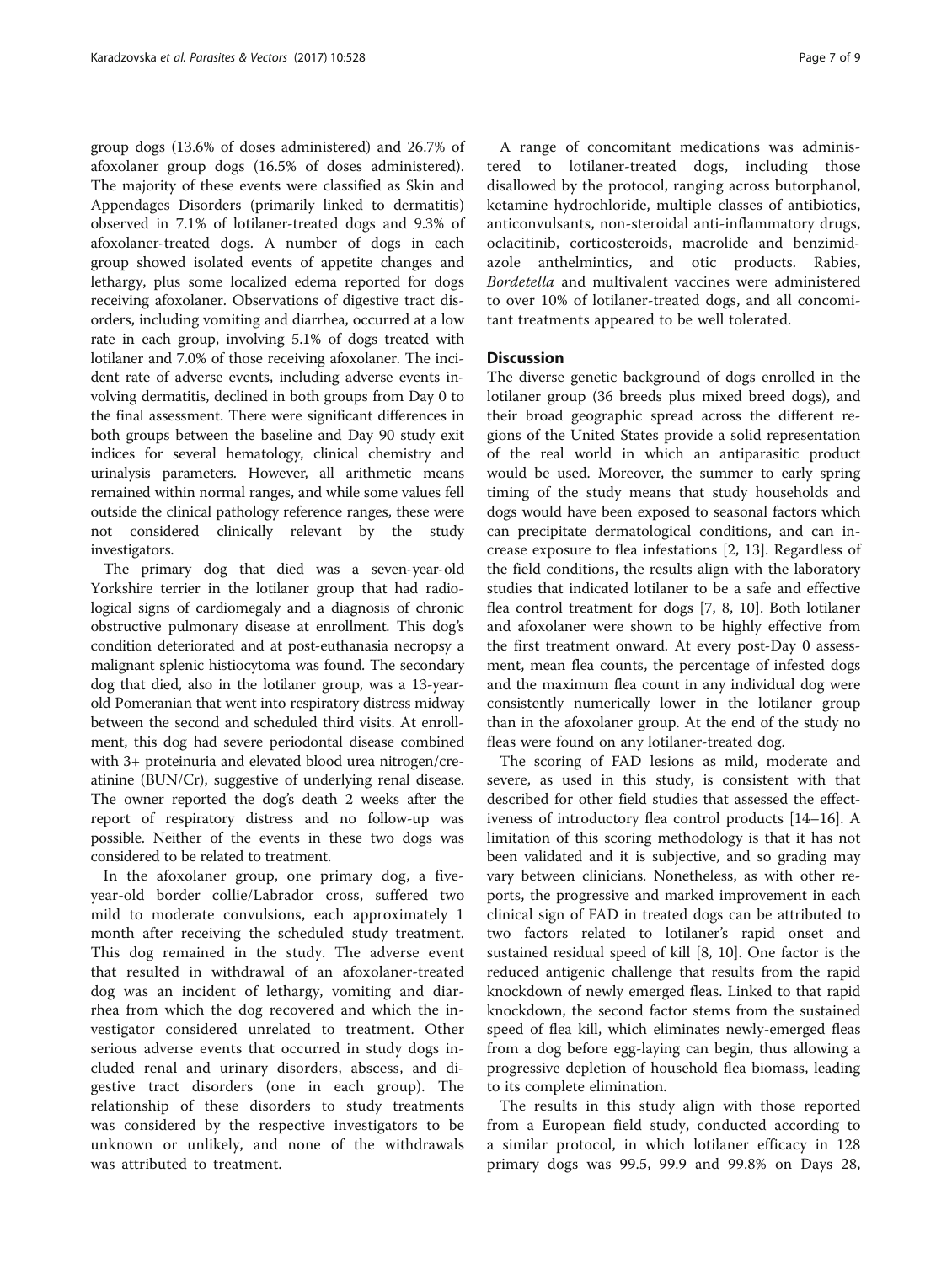<span id="page-7-0"></span>56 and 84, respectively, with 98.4% of treated dogs flea-free on Day 84 [[17\]](#page-8-0). A similar protocol has been used to investigate the efficacy of other monthly, orally-administered flea control products. A study in the USA of another isoxazoline compound, sarolaner, compared the results of 195 sarolaner- and 98 spinosad-treated primary dogs. Efficacy of both products was of > 99% on Days 60 and 90 [\[18](#page-8-0)]. A European study also compared the performance of sarolaner with spinosad, enrolling 93 and 44 dogs in each group, respectively. Reported efficacy was 99.4, > 99.9 and > 99.9% in the sarolaner-treated group and 93.7, 96.8 and 95.1% in the spinosad-treated group on Days 30, 60 and 90, respectively [\[15](#page-8-0)]. Flea-free dogs were not assessed in either of those studies. In an earlier study conducted according to a similar protocol, 108 primary dogs were enrolled in a spinosad group, and 46 in a topically applied selamectin group. On Day 90, mean flea count reductions from baseline were 99.9% in the spinosad group and 98.9% in the selamectin group, with 95.4 and 69.6% of dogs, respectively, free of fleas [[14](#page-8-0)]. Another report of 65 primary dogs enrolled in a spinosad-treated group and 63 in a topically-applied fipronil/(S)-methoprene group described Day 90 efficacy of 95.1% for spinosad and 88.4% for fipronil/(S)-methoprene, with 94.8 and 38.2% of dogs free of fleas, respectively [[19](#page-8-0)]. Both studies demonstrated superiority of the orally administered product over the topically applied comparator. Overall, these findings indicate that the performance of lotilaner under field conditions at least matches those reported for other monthly orally administered flea control products.

An important consideration in the development of a product to control fleas and ticks lies in the ease of administration for a dog owner, and both treatments were shown to be palatable for study dogs [\[20\]](#page-8-0). Only 6 % of lotilaner treatments were administered directly into a dog's mouth, with 94% administered free choice, by direct acceptance from the owner's hand or presented in an empty food bowl, or administered with food. No dogs were withdrawn because of an owner's inability to administer treatment and all dogs that remained in the study were dosed by their owners according to schedule. The study results therefore confirm the palatability of the lotilaner flavored tablet formulation for dogs.

The low level of gastrointestinal events seen in both groups was similar to that previously reported for antiparasitic products, as were the isolated incidents of abnormal clinical pathology reports that were unrelated to any clinical observations [\[14, 16, 18, 19, 21](#page-8-0)]. Under these varied conditions, the absence of treatment-related adverse events confirms the safety of lotilaner in clientowned dogs.

# Conclusion

The results of this study, undertaken in a diverse cohort of client-owned dogs across a broad geographical area of the United States, demonstrate that under a wide range of real-world conditions, lotilaner flavored chewable tablets are easily administered by owners. A single owneradministered lotilaner treatment was greater than 99% effective in reducing mean flea counts by Day 30, the time of the first post-treatment assessment. Three consecutive monthly lotilaner treatments resulted in a 100% reduction in flea infestations, and a substantial reduction in, or elimination of, signs of flea allergy dermatitis. The absence of treatment-related adverse events confirms lotilaner's safety in dogs. The study therefore demonstrates lotilaner flavored chewable tablets are palatable and that the safety and efficacy of lotilaner are maintained regardless of geography, season and breed of treated dog.

# Additional files

[Additional file 1:](dx.doi.org/10.1186/s13071-017-2469-x) Spanish translation of the article. (PDF 139 kb) [Additional file 2:](dx.doi.org/10.1186/s13071-017-2469-x) French translation of the Abstract. (PDF 43 KB)

#### Abbreviations

FAD: Flea allergy dermatitis; FDA-CVM: United States Food and Drug Administration - Center for Veterinary Medicine; SD: Standard deviation

### Acknowledgements

The authors would like to thank Dr Bill Ryan of Ryan Mitchell Associates LLC for assistance with the manuscript.

#### Funding

The study was funded by Elanco.

### Availability of data and materials

Due to commercial confidentiality of the research, data not included in the manuscript can only be made available to bona fide researchers subject to a non-disclosure agreement.

### Authors' contributions

All authors participated in the design and completion of the studies and were involved in drafting of the manuscript. All authors read and approved the final manuscript.

### Ethics approval and consent to participate

The study was approved by the Novartis Animal Health Global Animal Welfare Group. Participating dog owners were required to sign an informed consent form for their dog(s) to participate in the study after details of the study design and products under investigation had been explained.

#### Consent for publication

Not applicable

### Competing interests

DK, KC, SC, MM, DC, SW, JD and SN are employees of Elanco Animal Health.

### Publisher's Note

Springer Nature remains neutral with regard to jurisdictional claims in published maps and institutional affiliations.